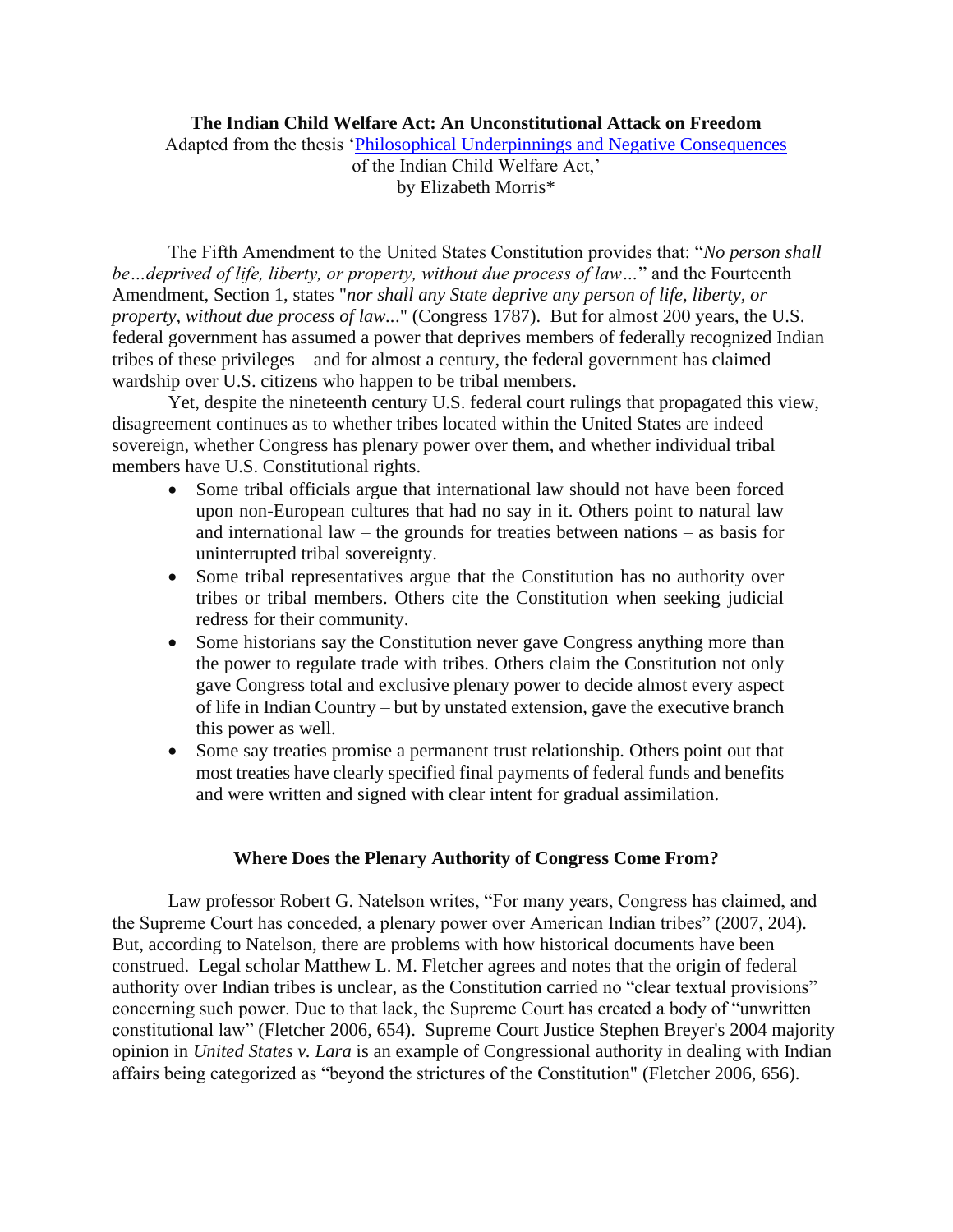#### **Authority is not Inherited from Britain**

This unwritten authority, according to Natelson, is said by some to have been inherited from the British Crown, which transmitted "extraconstitutional sovereign authority to the Continental Congress, which then passed it to the Confederation Congress, which in turn conveyed it to the federal government" (2007, 204). However, Natelson argues:

As a matter of historical record, the British Crown did not transfer its foreign affairs powers to the Continental Congress, but to the states. The Confederation Congress did not receive its authority from the Continental Congress, but from the states. The federal government did not receive its powers from the Confederation Congress, but from the people (R. Natelson 2007, 205-206).

Natelson further contends that case law does not support the doctrine of inherent plenary authority. The Supreme Court "has acknowledged the [plenary] theory, but only rarely and in limited respects" (R. Natelson 2007, 204). He added, "The Supreme Court's reluctance to fully accept inherent sovereign authority is understandable, for the doctrine is fundamentally unconvincing. It clashes with the Constitution's underlying theory of enumerated powers and would render some enumerated powers redundant." (R. Natelson 2007, 205).

Natelson explained that the dicta of Chief Justice Marshal and others has frequently been cited as recognizing Congress's plenary authority over Indian Affairs – but it does not (R. Natelson 2007, 204). Other cases often cited are similarly lacking. "A passage in Chief Justice Taney's opinion in *Dred Scott v. Sandford<sup>1</sup>* suggests an inherent sovereignty theory, but later in the opinion Taney made it clear that he was invoking an enumerated power" (R. Natelson 2007, 204). Natelson explained further, "*Kansas v. Colorado* (1907),<sup>2</sup> the Supreme Court's clearest pronouncement on inherent sovereign authority in internal affairs, actually *rejected* the doctrine. *United States v. Curtiss-Wright* resuscitated it, but only for foreign affairs. In 2004, the Court suggested an application to Indian concerns, but the Court's language was neither definitive nor necessary to its decision" (R. Natelson 2007, 205).

Lastly, if inherent authority had in fact existed in any context when the federal government was created, Natelson clarifies its fate: "[T]he doctrine of inherent sovereign authority is simply contradicted by the text of the Constitution. Any extra-constitutional authority inhering in the federal government in 1789 was destroyed two years later, when the Tenth Amendment became effective. By its terms that Amendment precluded any federal power beyond those bestowed by the Constitution… precisely to re-assure Anti-Federalists who feared that the new government might claim powers beyond those enumerated" (R. Natelson 2007, 206- 207).

#### **Authority is not from the U.S. Constitution**

Another theory is that plenary authority comes from within the Constitution itself. Several Constitutional powers are suggested, including the *War Power*; the *Executive Power*; the *Necessary and Proper Clause*; the *Treaty Clause*; the *Territories and Property Clause*; and the *Indian Commerce Clause*. However, Natelson contends "…[M]ost of those provisions can be readily dismissed" (R. Natelson 2007, 207). For example, Natelson states that if it were true that the Territories and Property Clause, were the source of plenary power:

<sup>1</sup> *Dred Scott v. Sandford,* **60 U**.S. (19 How.) 393 *(1857)*

<sup>2</sup> *Kansas v. Colorado* 206 U.S. 46 (1907)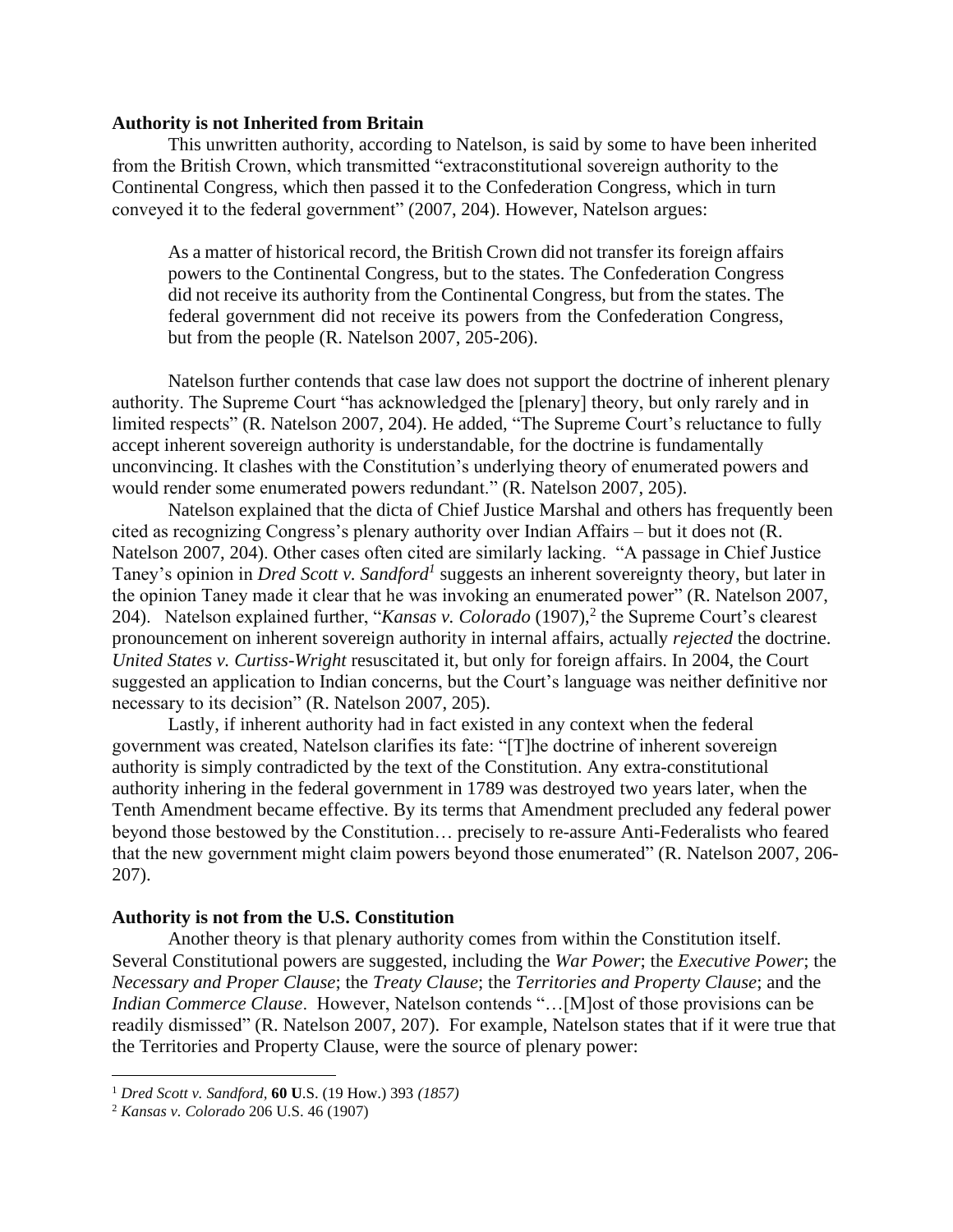…then legal title to this land is federal 'property' subject to congressional management under the Territories and Property Clause, and such title would give Congress at least some jurisdiction over the minority of Indians who reside on reservations. But this begs the question of the source of authority for holding reservation land in trust. As already noted, pre- or extraconstitutional power is not a viable answer. Nor, as originally understood, is the Territories and Property Clause, for that Clause originally granted Congress the unlimited power to dispose of federal lands within state boundaries, but not the unlimited capacity to retain or acquire such lands. As for the treaty power, it happens that not a single Indian treaty provides that the government has retained or acquired trust title to the reservation. The sole references to trust arrangements in Indian treaties are peripheral provisions, such as temporary trusts incident to sale and trusts to fund Indian schools and other amenities (R. Natelson 2007, 209-210).

Just one theory for the origin of plenary power remains. Felix Cohen, in his '*Handbook of Federal Indian Law*,' states that Congress has power over tribes through the Indian Commerce Clause as long as members are wards of the government (Cohen [1942] 1971, 353). A large body of law has been written in support of this.

### **Authority is not from the Commerce Clause, specifically**

The United States Constitution was written to protect the lives, liberty, and property of the People. As part of that protection, the Constitution needed to clarify roles and responsibilities necessary for the promotion of a stable and productive economy. The founding fathers understood that regulation of commerce was a proper function of government, and regulation of interstate and international commerce was a proper function of federal government. Article 1, Section 8 of the United States Constitution enumerates the powers vested in the federal government to regulate commerce between lower and foreign political entities:

The Congress shall have Power **To** lay and collect Taxes, Duties, Imposts and Excises, to pay the Debts and provide for the common Defense and general Welfare of the United States; but all Duties, Imposts and Excises shall be uniform throughout the United States; **To** borrow Money on the credit of the United States*;*  To *regulate Commerce with foreign Nations, and among the several States, and with the Indian Tribe*s… (Congress 1787). [stresses added]

The commerce clause is one of the Constitution's central pillars. It prevented states from setting up trade barriers, while at the same time not giving the federal government complete power. In protecting markets, the commerce clause is at the heart of what has become one of the "largest common markets in the world" (Weingast 1995, 8). But this clause also contains one of the limited mentions of tribes within the Constitution. The third point within the Commerce Clause refers to Congress' power "To regulate Commerce with foreign Nations, and among the several States, and with the Indian Tribes" (Congress 1787, Art. 1 Sec 8).

The United States Constitution goes on to reserve all other rights and powers to the people and to the States. Amendment IX declares that "The enumeration in the Constitution, of certain rights, shall not be construed to deny or disparage others retained by the people" and Amendment X declares "The powers not delegated to the United States by the Constitution, nor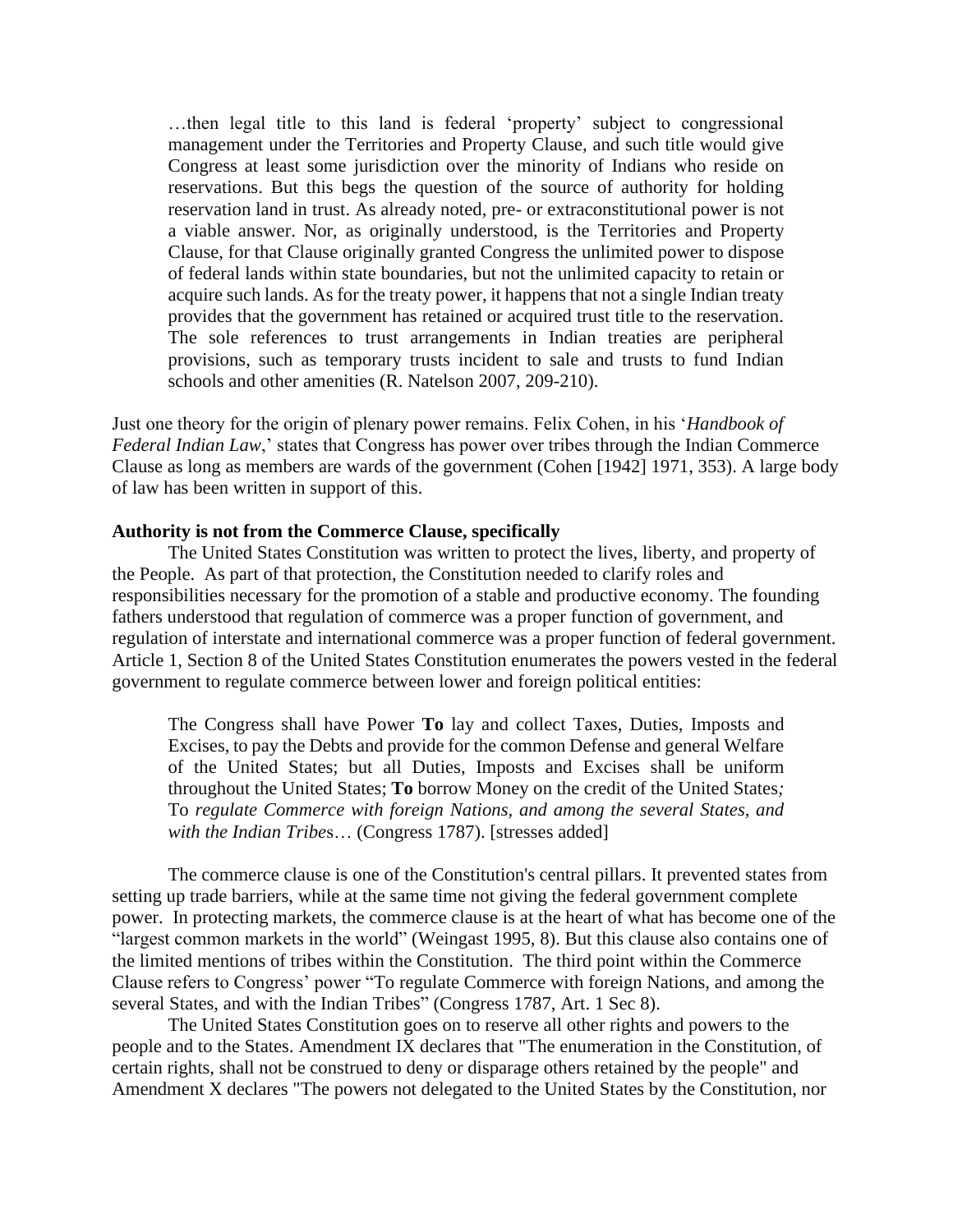prohibited by it to the States, are reserved to the States respectively, or to the people" (Congress 1787).

Despite these clarifying amendments, the Bureau of Indian Affairs claims "Article 1, Section 8 of the United States Constitution vests Congress, and by extension the Executive and Judicial branches of our government," with exclusive authority over the tribes (BIA, 2013). Constitutional Law Attorney Philip J. Prygoski also affirms Congress's constitutional power to regulate commerce with tribal governments and states the "Indian Commerce Clause" is the primary power source and vehicle for Congress to define tribal sovereignty (Prygoski 2015).

Yet Natelson asks, "[W]hy were treaties understood for so long as the principal method of dealing with tribes if Congress could regulate all affairs under the ICC?" (R. Natelson 2019). Indeed, why were treaties necessary if the Constitution had already given Congress power over the tribes?

In his historical research, Natelson found that the "drafting history of the Constitution, the document's text and structure, and its ratification history all show emphatically that the Indian Commerce Power was *not* intended to be exclusive" to the federal government. He further notes, "Throughout the Colonial and Revolutionary period, colonies and states frequently entered into treaties with Indians within their territorial limits. New York even appointed treaty commissioners after the Constitution had been issued and ratified" (R. Natelson 2007, 223). Founding Fathers, Thomas Jefferson, and William Samuel Johnson, also alluded to this state authority to regulate commerce with Indian tribes inside their borders (R. Natelson 2007, 225).

State authority over commercial regulation aside, *United States v. Kagama (1886)<sup>3</sup>* "rejected the Indian Commerce Clause as a source of plenary congressional authority" (R. Natelson 2007, 210). The Supreme Court stated "it would be a 'very strained construction' of the Commerce Clause to conclude that it authorized creation of a federal criminal code for Indian country" (R. Natelson 2007, footnote 65, at 210 ). *Kagama* "did recognize unenumerated federal power over Indian affairs, but the Court's justification was Indian dependency on the federal government, not inherent sovereignty" (R. Natelson 2007, 204-205).

Patent attorney Nathan Speed notes that when Congress first began asserting authority over tribes beyond trade, the Indian Commerce Clause was not cited as the source of that authority. Further, the Supreme Court rejected the claim that the Clause was the source of plenary power over tribes (Speed 2007).

Nevertheless, according to Cohen, the Clause has become "the most often cited basis for modern legislation regarding Indian tribes" [ (LexisNexis 2005, 397) ] In the case *Cotton Petroleum Corp. v. New Mexico, (1989*), it was stated that "the central function of the Indian Commerce Clause is to provide Congress with plenary power to legislate in the field of Indian affairs" (R. Natelson 2007, 211).

Many have argued that the Founding Fathers intended the word "commerce" within the cited clause to refer not just to merchant trade, but to all economic activity and even beyond to any and every transaction. Natelson contends that a meaning that expansive would not belong in a list of 'enumerated' powers. However, this argument persists, and being so pervasive, several studies have recently examined how the word was employed in constitutional, lay, and legal contexts "before and during the Founding Era" (R. Natelson 2007, 214).

<sup>3</sup> *United States v. Kagama* 118 U.S. 375, 378 (1886)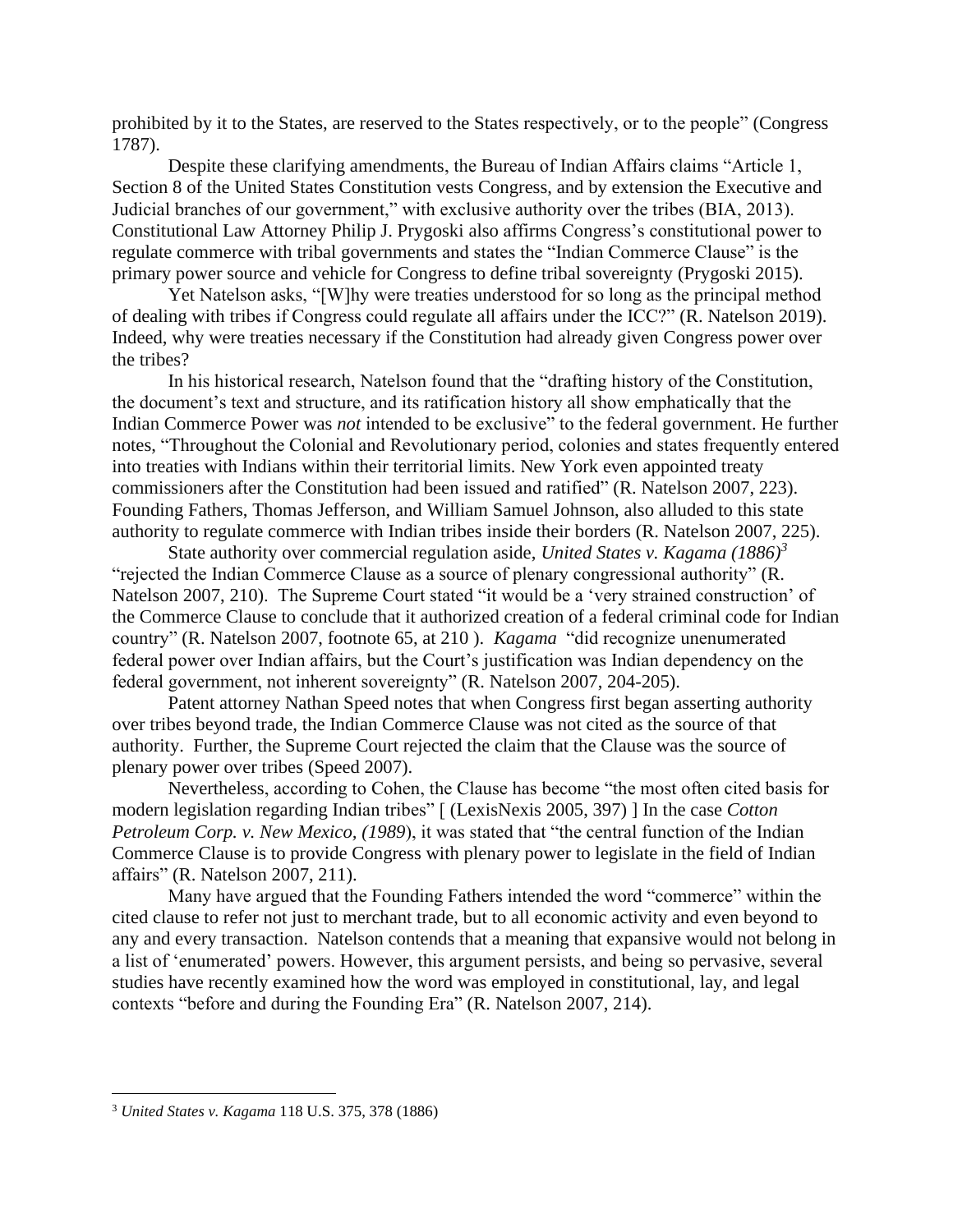Those studies<sup>4</sup> found that "'commerce' meant mercantile trade, and that the phrase 'to regulate Commerce' meant to administer the *lex mercatoria* (law merchant) governing purchase and sale of goods, navigation, marine insurance, commercial paper, money, and banking (R. Natelson 2007, 214). Natelson states:

In both lay and legal discourse in the 18th Century, the term "commerce" "was almost always a synonym for exchange, traffic, or intercourse. When used economically, it referred to mercantile activities: buying, selling, and certain closely-related conduct, such as navigation and commercial finance (2006).

Justice Clarence Thomas, in his concurrence in *United States v. Lopez*, (1995)<sup>5</sup>, agreed, stating:

At the time the original Constitution was ratified, 'commerce' consisted of selling, buying, and bartering, as well as transporting for these purposes. See 1 S. Johnson, A. Dictionary of the English Language 361 (4th rev. ed. 1773)6 (defining commerce as "Intercourse; exchange of one thing for another; interchange of anything; trade; traffick"); T. Sheridan, A Complete Dictionary of the English Language (6th ed. 1796) ("Exchange of one thing for another; trade, traffick"). This understanding finds support in the etymology of the word, which literally means "with merchandise." See 3 Oxford English Dictionary 552 (2d ed. 1989) (com-- "with"; merci--"merchandise"). In fact, when Federalists and Anti Federalists discussed the Commerce Clause during the ratification period, they often used trade (in its selling/bartering sense) and commerce interchangeably (United States v. Lopez 1995).

Thomas quoted his Lopez comments in his concurrence in *Adoptive Couple v. Baby Girl* (2013), and added, "The term 'commerce' did not include economic activity such as 'manufacturing and agriculture,' ibid., let alone noneconomic activity such as adoption of children" (Adoptive Couple v. Baby Girl 2013). Thomas also cited Natelson nine times in his concurrence.

"Thus," Natelson writes, "'commerce' did not include manufacturing, agriculture, hunting, fishing, other land use, property ownership, religion, education, or domestic family life." In fact, the Federalists during the Constitution's ratification explicitly maintained that "all of the latter activities would be outside the sphere of federal control" (R. Natelson 2007, 214- 215). He adds in his article concerning the legal meaning of the Commerce Clause, "The fact that other uses of the term "commerce" existed during the pre-ratification and post-ratification periods, does not change the accepted general meaning of the word 'commerce'" (R. G. Natelson 2006, 789, 811)

Finally – and most obvious - the word 'commerce' could not have had a broader meaning for Indian tribes than it had for States and foreign Nations, which are located in the exact same clause (R. Natelson 2007, 215). Natelson notes, "I have been able to find virtually no clear

<sup>4</sup> *See generally* Randy E. Barnett, *New Evidence of the Original Meaning of the Commerce Clause*, 55 ARK. L. REV. 847 (2003); Randy E. Barnett, *The Original Meaning of the Commerce Clause*, 68 U. CHI. L. REV. 101 (2001); (R. Natelson, The Original Understanding of the Indian Commerce Clause 2007, Supra note 2, 214 )

<sup>5</sup> *United States v. Lopez,* 514 U.S. 549, 585, 586, 115 S.Ct. 1624, 131 L.Ed.2d 626 (1995)

<sup>6</sup> (reprint 1978)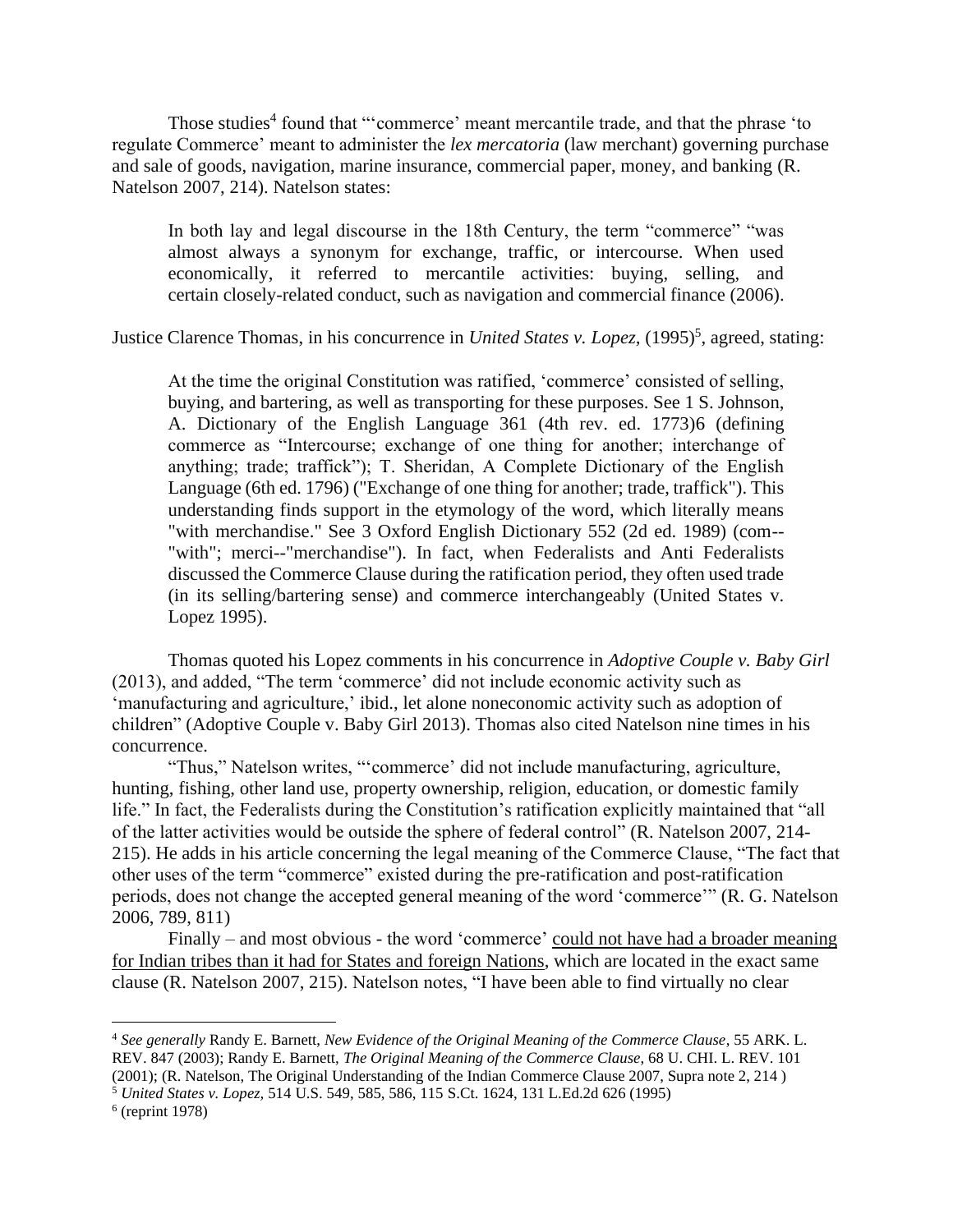evidence from the Founding Era that users of English varied the meaning of "commerce" among the Indian, interstate, and foreign contexts" (R. Natelson 2007, 216). The United States government has not asserted plenary jurisdiction over state and international actors in the same manner it has tribes and tribal members.

Natelson further asks "If a broad power was intended, why use the same word for Indians as was used for foreign nations and interstate commerce? Why not use instead the readily available and traditional phrase 'Indian affairs'?" After all, he notes, the writers of the Constitution were meticulous in the word usage and "knew about the presumption of the same word not changing meaning" (R. Natelson 2019). Natelson wrote in 2019:

Edmund Randolph's list of powers that can be exercised under the Commerce Clause with foreign nations, interstate commerce, and Indian tribes is a list of examples of common kinds of regulation within the three categories. It does not define different scopes. For example, Randolph speaks of restricting the travel of merchants with the Indians, but he could have used exactly the same example for merchants with foreign countries, as in the case of embargoes (R. Natelson 2019).

Attorney Krystal V. Swendsboe concurs, quoting *Vielma v. Eureka Co.*, 7 "When the terms of a statute are ambiguous, we will employ cannons of statutory construction to discern the legislature's intent…In the absence of some indication to the contrary, we interpret words or phrases that appear repeatedly in a statute to have the same meaning'(citations omitted) " (Swendsboe 2019) and in *Clark v. Martinez,<sup>8</sup>* "To give th[e] same words a different meaning for each category would be to invent a statute rather than interpret one" (Swendsboe 2019).

Assistant Professor of Law, Gregory Ablavsky, agrees and stated: "[T]he history of the Indian Commerce Clause's drafting, ratification, and early interpretation does not support either 'exclusive' or 'plenary' federal power over Indians. In short, Justice Thomas is right: Indian law's current doctrinal foundation in the Clause is historically untenable" (Ablavsky 2015).

The final draft of the Constitution gave James Madison, a nationalist, less authority than he had wanted for the federal government and the ratification process reduced the powers even further. But even with this, not even Madison "suggested granting Congress plenary dominion over the Indians. His proposal was for Congress to 'regulate affairs *with* the Indians'—to govern transactions between tribes and citizens. Yet this still was more than the convention, or the public, was willing to accept" (R. Natelson 2007, 258). Fellow delegate, John Rutledge of South Carolina, instead suggested to the Committee of Detail a federal power concerning Indians that "stripped down Madison's proposal to a mere commerce power" (R. Natelson 2007, 258).

Among the issues defined by the Federalists as outside of congressional regulation (and therefore, under state jurisdiction) were "crimes *malum in se* (except treason, piracy, and counterfeiting), family law, real property titles and conveyances, inheritance, promotion of useful arts in ways other than granting patents and copyrights, control of personal property outside of commerce, torts and contracts among citizens of the same state, education, services for

<sup>7</sup> 218 F.3d 458, 464–65 (5th Cir. 2000)

<sup>8</sup> 543 U.S. 371, 378 (2005)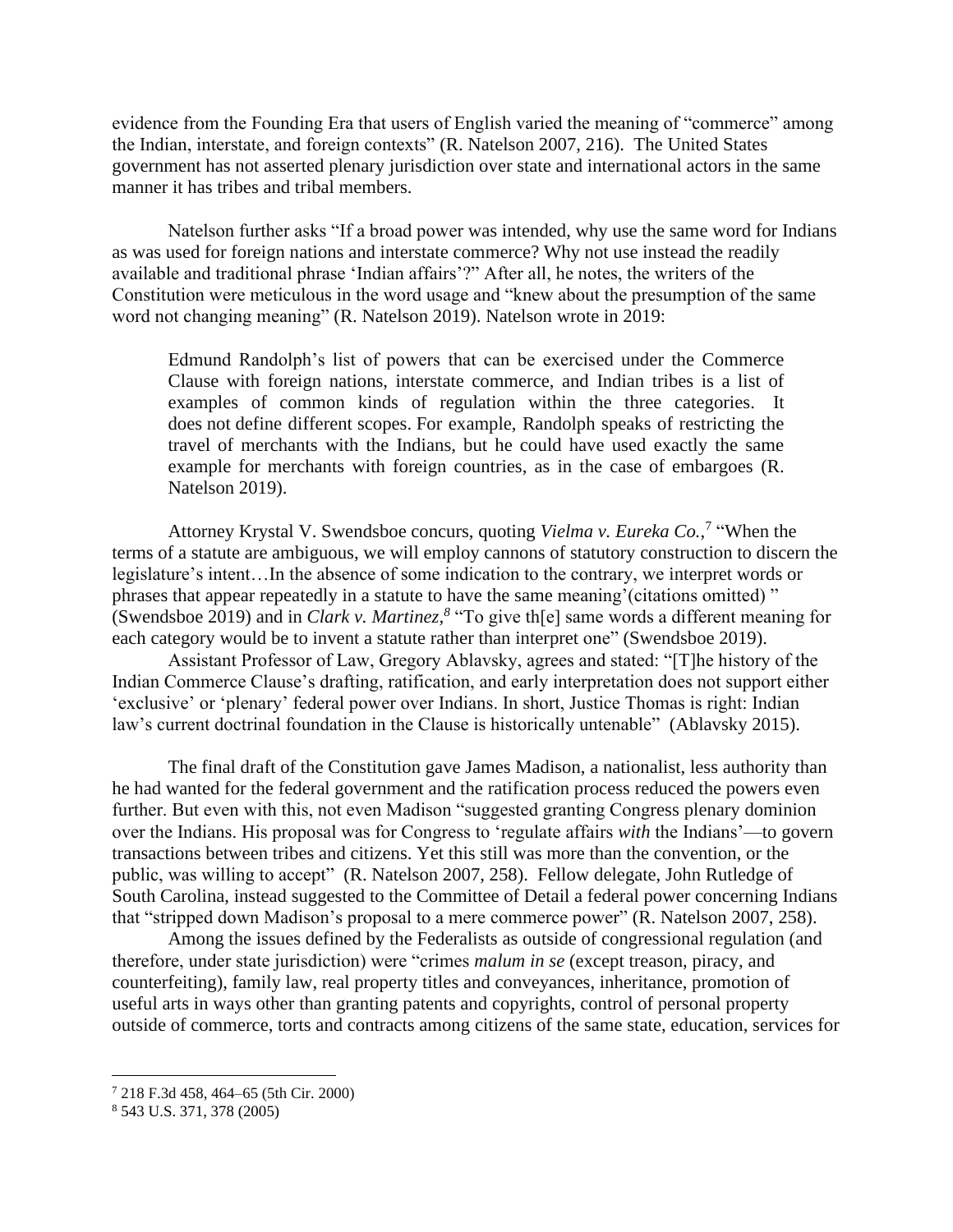the poor and unfortunate, licensing of public houses, roads other than post roads, ferries and bridges, and fisheries, farms, and other business enterprises" (R. Natelson 2007, 248-249).

To summarize, the Indian Commerce Clause was included to give Congress the power to regulate trade between tribes and non-tribal members. It gave Congress the ability to override state laws, but not to abolish or alter "pre-existing state commercial and police power over Indians within state borders" (R. Natelson 2007, 265). The Commerce Clause did not establish a 'Trust status" authorizing a pupilage condition. Nor did it grant Congress a plenary police power over tribal members or a license to interfere in Indian affairs.

Natelson concludes, "…the results of textual and historical analysis militate overwhelmingly against the federal government having any 'inherent sovereign power' over Indians or their tribes" and "…the Founders intended the states to retain their broad residual police power" (R. Natelson 2007, 266).

### **One of the most Damaging Results of Congressional Authority: The Indian Child Welfare Act**

Tribal member and Family Law Attorney Mark Fiddler examines the constitutional ramifications of the Indian Child Welfare Act through the lens of the case, Adoptive Couple v. Baby Girl, and various State ICWA laws. He explains that one of the questions asked in Adoptive Couple was "if a birth father has no rights under state law, what specifically is it in ICWA that accords him greater federal rights?" (2014, 3).

The attorneys for the birth father and Cherokee Nation had argued that the constitutional issues did not apply and cited *Morton v. Mancari*, 417 U.S. 535 (1974), in which the Supreme Court had construed that preferential treatment for Native Americans was based on their unique political status, not on their heritage. Attorneys for *Adoptive Couple*, however, argued that "differential treatment predicated solely on "ancestral" classification violates equal protection principles" and cited *Rice v. Cayetano*, 528 U.S. 495 at 514, 517 (2000). When unequal treatment is predicated on a status unrelated to social, cultural, or political ties, but rather blood lineage, the ancestry underpinning membership is "a proxy for race." Rice, 528 U.S. at 514.

Supreme Court Justice Clarence Thomas, in his *Adoptive Couple* concurrence, cited Professor Rob Natelson's white paper concerning the Commerce Clause and the unconstitutionality of the ICWA. Justice Thomas explained he was construing the statute narrowly to avoid opening the door to rule the ICWA unconstitutional. But he noted, "In light of the original understanding of the Indian Commerce Clause, the constitutional problems that would be created by application of the ICWA here are evident. First, the statute deals with "child custody proceedings," §1903(1), not 'commerce'" (Adoptive Couple v. Baby Girl 2013).

While the court did not address the constitutional issues, Fiddler believes that "…at a minimum, *Adoptive Couple* stands as a clear signal from the Court that the application of ICWA, and perhaps other Indian preference statutes, cannot be based merely upon a person's lineal or blood connection with a tribe. Something more is required. In *Adoptive Couple*, it was the requirement of parental custody" (Fiddler, Adoptive Couple V. Baby Girl, State ICWA Laws, and Constitutional Avoidance 2014, 7-8).

Families and children are not 'commerce' with Indian tribes and thus are not legitimately dealt with under the Indian Commerce Clause, yet tribal attorneys continue to claim ICWA is constitutional, and some assert a right to claim any child they choose as a member. In reference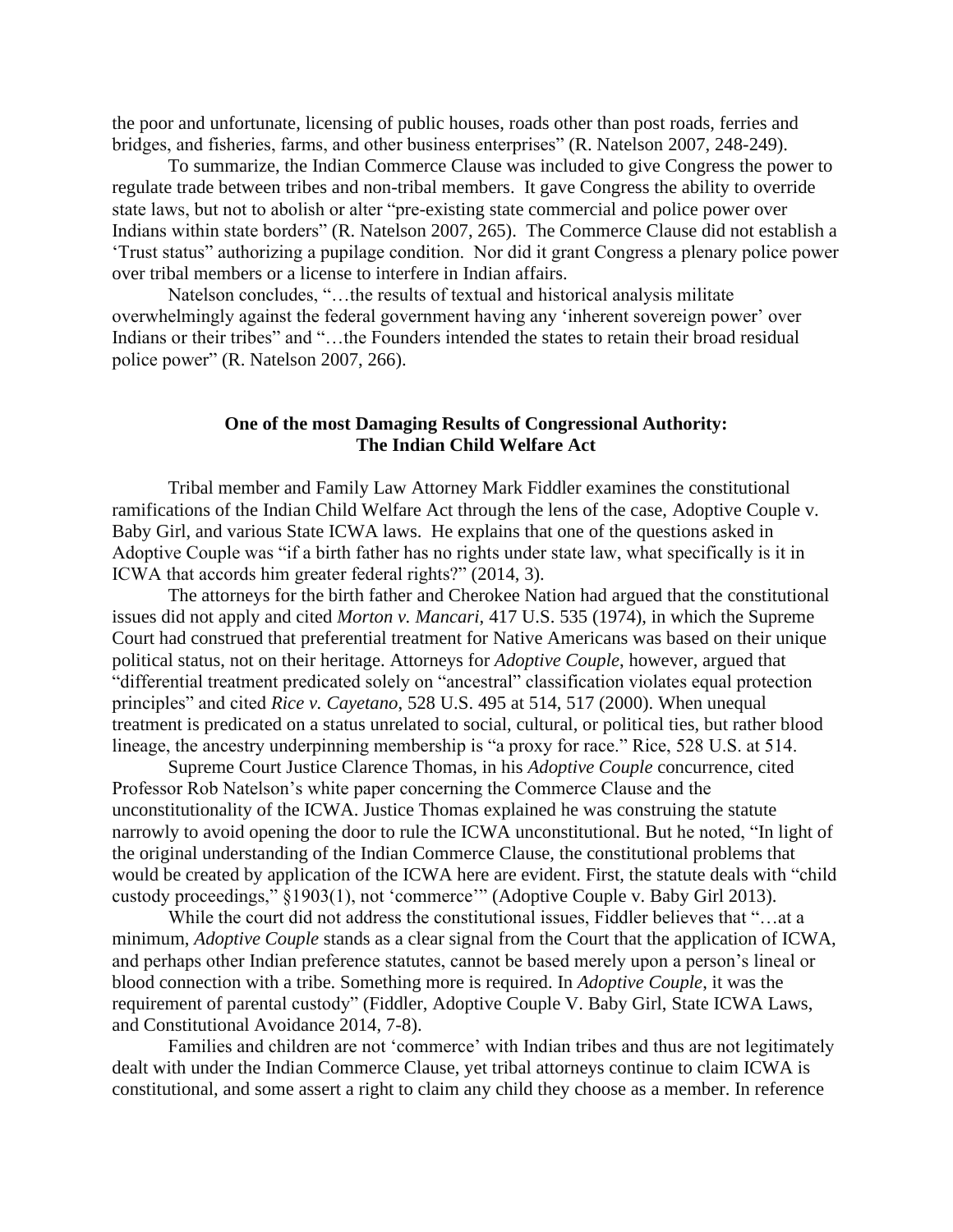to *Baby Girl,* Chrissi Nimmo, Attorney General for the Cherokee Nation stated, "… we repeatedly explained that… tribes can choose members who don't have any Indian blood" (Rowley 2015).

The increased push for jurisdiction over other people's children has increased the push back from those who hold the ICWA is unconstitutional. Swendsboe states in her amicus brief concerning the 2018 ICWA case *Brackeen v. Bernhardt*:

Because adoption proceedings like this one involve neither "commerce" nor "Indian tribes," there is simply no constitutional basis for Congress' assertion of authority over such proceedings. Also, the notion that Congress can direct state courts to apply different rules of evidence and procedure merely because a person of Indian descent is involved raises absurd possibilities. Such plenary power would allow Congress to dictate specific rules of criminal procedure for state-court prosecutions against Indian defendants. Likewise, it would allow Congress to substitute federal law for state law when contract disputes involve Indians. But the Constitution does not grant Congress power to override state law whenever that law happens to be applied to Indians. Accordingly, application of the ICWA to these child custody proceedings would be unconstitutional (Swendsboe 2019).

## **ICWA: Necessary for the Child's Well-being …or the Tribal Government's?**

Often cited as justification for the ICWA is a 1998 pilot study by Carol Locust, a training director at the Native American Research and Training Center at the University of Arizona College of Medicine. Locust's study is said to have shown that "every Indian child placed in a non-Indian home for either foster care or adoption is placed at great risk of long-term psychological damage as an adult" (Locust, Split Feather Study 1998).

Referring to the condition as the "Split-feather Syndrome," Locust claims to have identified "unique factors of Indian children placed in non-Indian homes that created damaging effects" (Locust, Split Feather Study 1998). The Minnesota Department of Human Services noted "an astonishing 19 out of 20 Native adult adoptees showed signs of "Split-feather syndrome" during Locust's limited study (DHS 2005). The MDHS did not mention that there were only twenty, hand-picked participants in the study. All twenty adoptees were removed from their biological families and placed with non-native families. There were no control groups to address other variables.

"Unfortunately," according to Bonnie Cleaveland, PhD ABPP, "the study was implemented so poorly that we cannot draw conclusions from it." According to Cleaveland:

Locust asserts that out-of-culture removal causes substance abuse and psychiatric problems. However, she uses no control group. She doesn't acknowledge the high rates of trauma, psychiatric and substance abuse among AI/AN people who remain in their culture and among the population of foster children. These high rates of psychosocial problems could easily account for all of the symptoms Locust found in her subjects (Cleaveland 2015).

Cleaveland concluded, "Sadly, because many judges and attorneys, and even some caseworkers and other professionals, are not familiar with the research, results that may be very wrong are leading to the wrong outcomes for children" (Cleaveland 2015).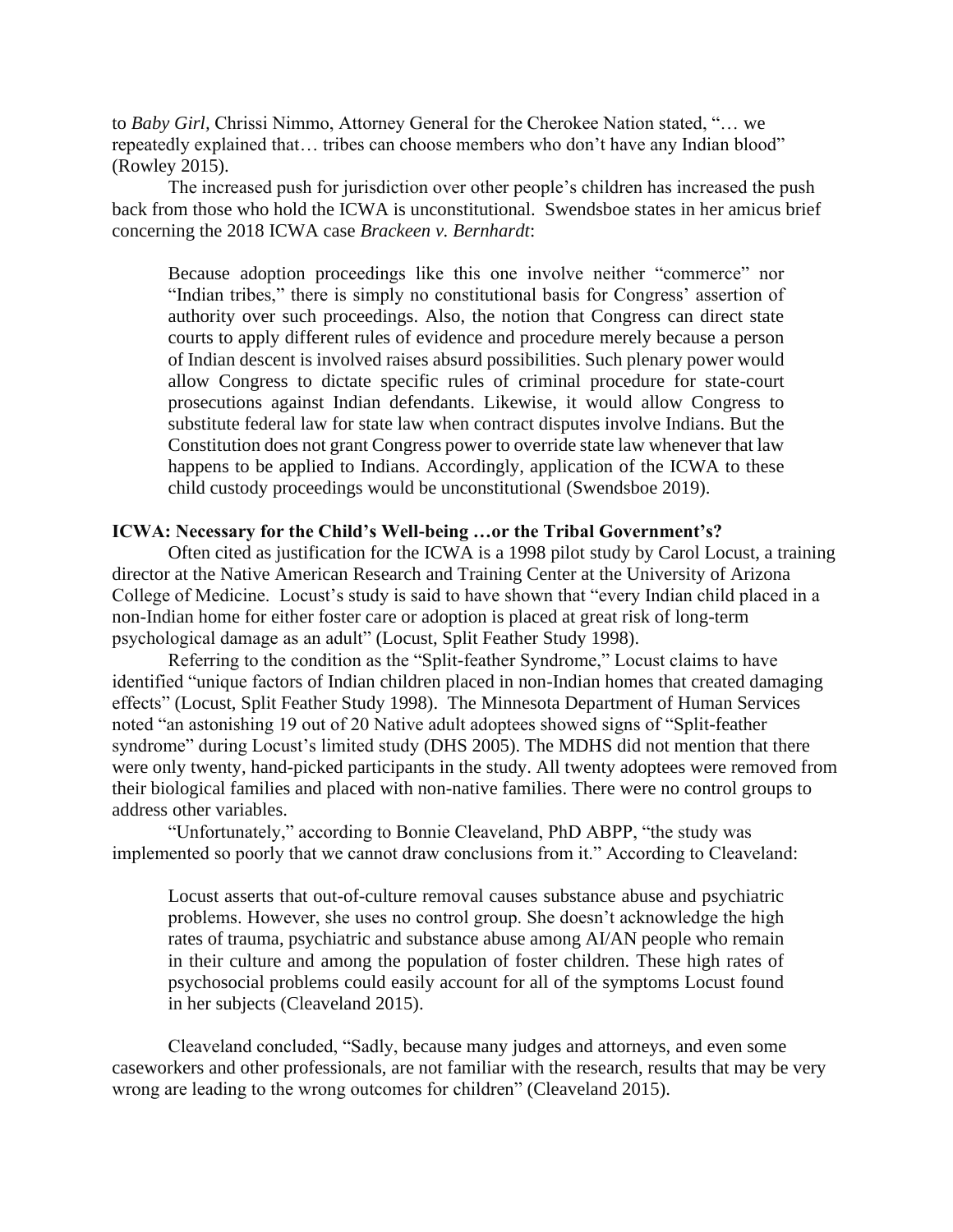While supporters of ICWA often cite "Split-feather Syndrome" as proof the ICWA is in the best interest of children, and some children and families faced with foster care, adoption or child custody disputes have felt protection through the ICWA, others have felt forced into relationship with tribal governments – and some have been forced into dangerous, abusive homes  $(Morris 2019, 194-221, 237-251)^9$ .

Federal government has focused on how the 'child drain' has affected tribal governments and the future of the tribe as an entity but has paid little attention to the children themselves: their needs, passions and diversity of individuals affected by federal Indian policy – many of whom have spiritual beliefs, political views, or parental practices unlike those promoted by the tribal government. There is no acknowledgement that most of the children eligible for tribal membership are multi-racial and live outside of Indian Country. Not only are the views of individual tribal members dissimilar to each other, but it is also unarguable that children of slight tribal heritage have many more non-tribal relatives than they have tribal relatives – and might actually be bonded to non-tribal relatives.

The "best interest" that select federal agencies appear to be more concerned with is that of the tribal government. The Obama administration's ICWA rules in 2016 prejudicially assumed it is always in the best interest of a child to be under jurisdiction of tribal government, even if parents and grandparents have chosen to raise them in an alternative environment and worldview. The 2016 rules marginalize the rights of birth parents as well the reality of extended tribal and non-tribal birth family.

Yet, the Obama ICWA rules were long called for by tribal leaders. Tribal governments, using 'wardship' and 'trust relationship' as revenue vehicles, requested Congress enact legislation giving increased control over certain vulnerable children to tribal governments and have repeatedly returned to DC to insist Congress make the resultant ICWA even more stringent – covering more people and closing all "loopholes" for escape. When some members of Congress recognized the overreach and constitutional implications of ICWA amendments and blocked them from passage, tribal leaders went to the White House to insist on the strict regulation of independent families through the executive branch – even going so far as to accuse some families of committing 'fraud' by not admitting they had tribal heritage.

Tribal leaders have also asked state governments to take responsibility for ensuring larger numbers of children and families remain within the reservation system - even if against the will of the children and families - and state governments have acquiesced. Ironically, in doing this, tribal leaders, under the premise of strengthening jurisdiction over children of heritage, have essentially admitted their lack of it. In going to Congress and the president with the expectation and demand that they do something about grounding enrollable children to the reservation system, tribal leaders have admitted they lack the authority and are willing to submit to the sovereign authority of the United States of America. They have also essentially admitted that the best interest of children and families are second to the best interest of the tribe as a corporation.

<sup>9</sup> SEE *The Philosophical Underpinnings and Negative Consequences of the Indian Child Welfare Act*: 'ICWA Case Studies' and 'Child Abuse.'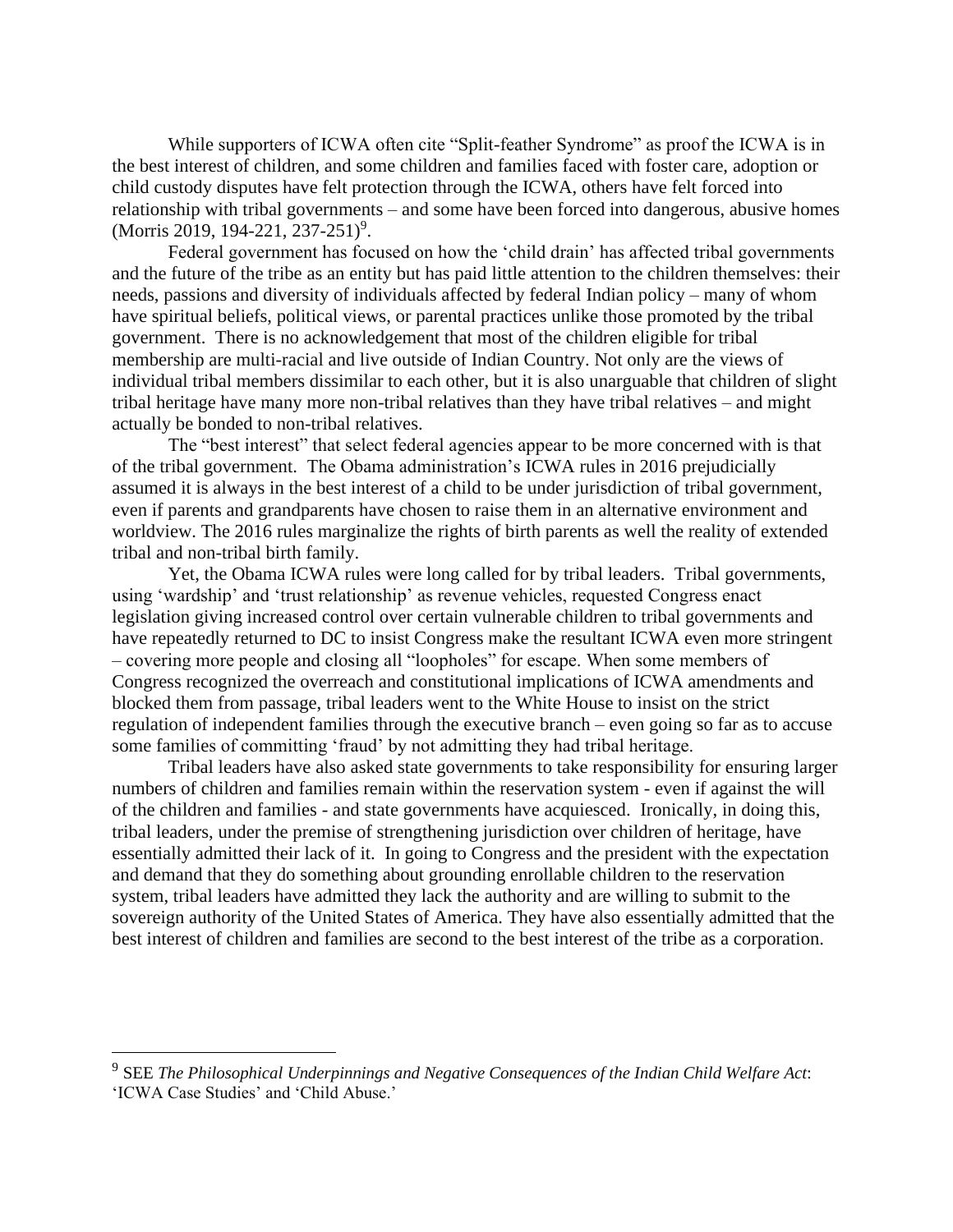#### **Conclusion**

The national dilemma has become whether an individual's right to privacy, constitutional equal protection, and freedom of association are of less priority than tribal sovereignty and the future of a tribe.

Too many within federal government choose to please political leaders and protect tribal interests and sovereignty rather than save children's lives. The federal government has reduced children to the status of a 'resource' for tribal governments, just as the private property of individual tribal members has been relegated to the control of the BIA as a resource for tribal governments. Children are treated as material assets, and adults are treated as children. Throughout history and every heritage, various men have coveted power over others. Today, tribal governments, while accepting and playing into Congress' claim of plenary power, have themselves, also, claimed exclusive jurisdiction and authority over unwilling citizens. Tribal governments regularly lobby and petition both Congress and the White House to codify tribal jurisdiction over the lives, liberty, and property of everyone within reservation boundaries as well as some outside reservation boundaries. **While claiming to have exclusive jurisdiction, tribal governments have paradoxically requested and given blessing for the federal government to manage children of tribal heritage –** asking Congress to write the Indian Child Welfare Act and the executive branch to write federal rules governing the placement of every enrollable child in need of care. Some tribal governments and supportive entities have gone further - asking even governors and state legislators to expand on and strengthen control over children with heritage.

Independent political communities have a legitimate right to determine their own membership. However, **basing that determination on an individual's heritage and then forcing the individual into political affiliation because of that heritage is the epitome of racism.** While family and community are important to children of every culture, tribal government claims that eligible children are lost without tribal culture infer there is something inherently different about children of tribal heritage as opposed to other children. Recognition that children of every heritage are individuals with their own wants, needs and goals is quashed.

While it is unarguable that a certain amount of strain occurs when traversing disparate cultures, children from around the world are successfully and happily adopted into American homes on a regular basis. Yet, it has become accepted belief that children of tribal heritage are, as a rule, unable to thrive outside of Indian Country. The evidence is to the contrary. The vast majority of tribal members live outside of reservation boundaries, and many are living happy and successful lives. Meanwhile, according to statistics provided by numerous tribal organizations, the BIA, FBI, and ACF, crime and physical, and sexual abuse have been steadily worsening on many reservations – even with reservation crime and child abuse frequently underreported.

A concerned community does not wait for additional studies to act on an obvious and immediately known danger. We do not wait for a study to rush a child out of a burning building. When a child is bleeding to death, we know to immediately put pressure on the wound and get the child to a hospital. Unwillingness to deal effectively with the immediate needs of children suffering extreme physical or sexual abuse from extended family or community – no matter where it is – casts doubt on tribal and federal government assertions that safety of the children is of paramount importance. These ten statements are not absolute to all reservations and individuals, but clarify the general reality witnessed: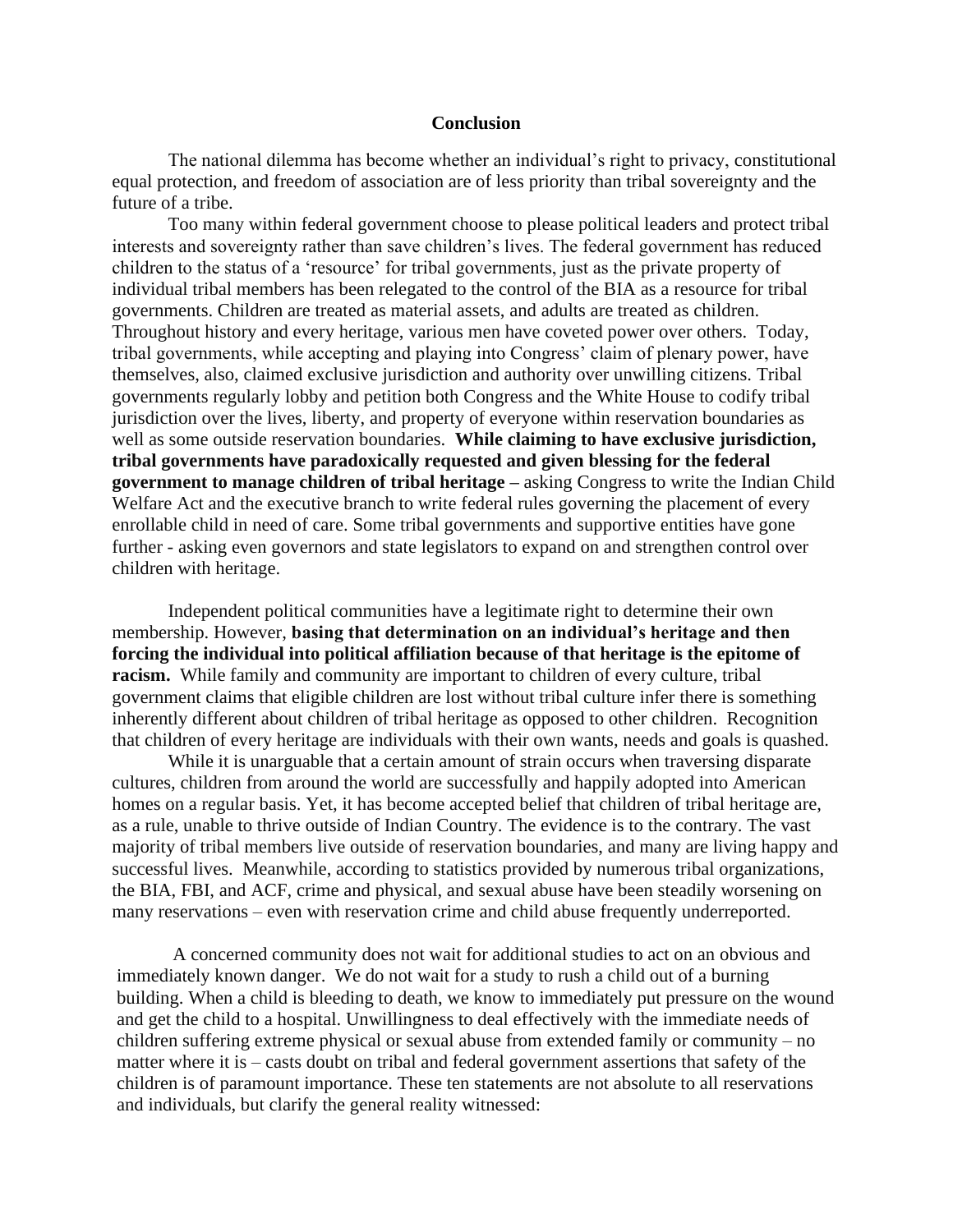- Crime and child abuse are rampant on many reservations
- Crime and child abuse are rampant because the U.S. Government has set up a system that allows for extensive abuse and crime to occur unchecked and without repercussion.
- Because a certain amount of crime has been allowed to occur unchecked, many families who desire a safer community for their children (*not all*) have moved away from the reservation system.
- At the same time, gang related tribal members remain or move to the reservation because it is protected from state police. With the increase in gang activity there is an increase in crime, drug abuse, alcoholism, child neglect, child abuse, and Fetal Alcohol Spectrum Disorder.
- As a result of the migration off the reservation, tribal governments experience a drop in federal funds.
- As an increasing percentage of healthier families leave the reservation system, an increasing percentage who remain willingly participate in the crime and abuse.
- As a result of increasing crime and child abuse, more children are in need of care.
- Some tribal governments are reticent to admit they no longer have enough safe homes to place children in, and not wanting to place the children off the reservation, have placed children in questionable and even dangerous homes.
- It appears more important to some in federal government as well as some in tribal government to protect tribal sovereignty than it is to protect children.
- In other words, there seems to be a protection of tribal sovereignty at all costs even at the cost of children's lives.

In contrast, the following five points clarify self-evident truths that policy makers need to know:

- International law and treaties are valid and relevant
- Life, liberty, and the ability to pursue happiness are rights endowed by the Creator to all men equally, no matter their heritage.
- The vast majority of tribal members live outside of reservation boundaries, and many are living happy and successful lives.
- A wide body of research confirms that foster care children of **every** heritage experience higher levels of emotional and psychological trauma. Nevertheless, some of that trauma is often associated with treatment received from their original home situation - not the foster care itself. There are times when foster care is necessary and even desired by the child.
- A growing body of work by legal and historical researchers is finding current federal Indian policy unconstitutional

Although the ICWA has some statutory safeguards to prevent misuse, numerous families continue to be hurt by the law. While the ICWA itself states it is not to be used in custody battles between birth parents, parents can refuse tribal court jurisdiction, non-tribal grandparents have the same rights as tribally enrolled grandparents, and courts can deviate from placement preferences with "good cause," what has played out in various state and tribal courts has not always followed the wording and intent of the law. Further, wording in a law is of no help if one does not have the money to hire an attorney who knows Indian law. Many times, families fighting ICWA are low income. Further, many non-tribal courts do not understand the law and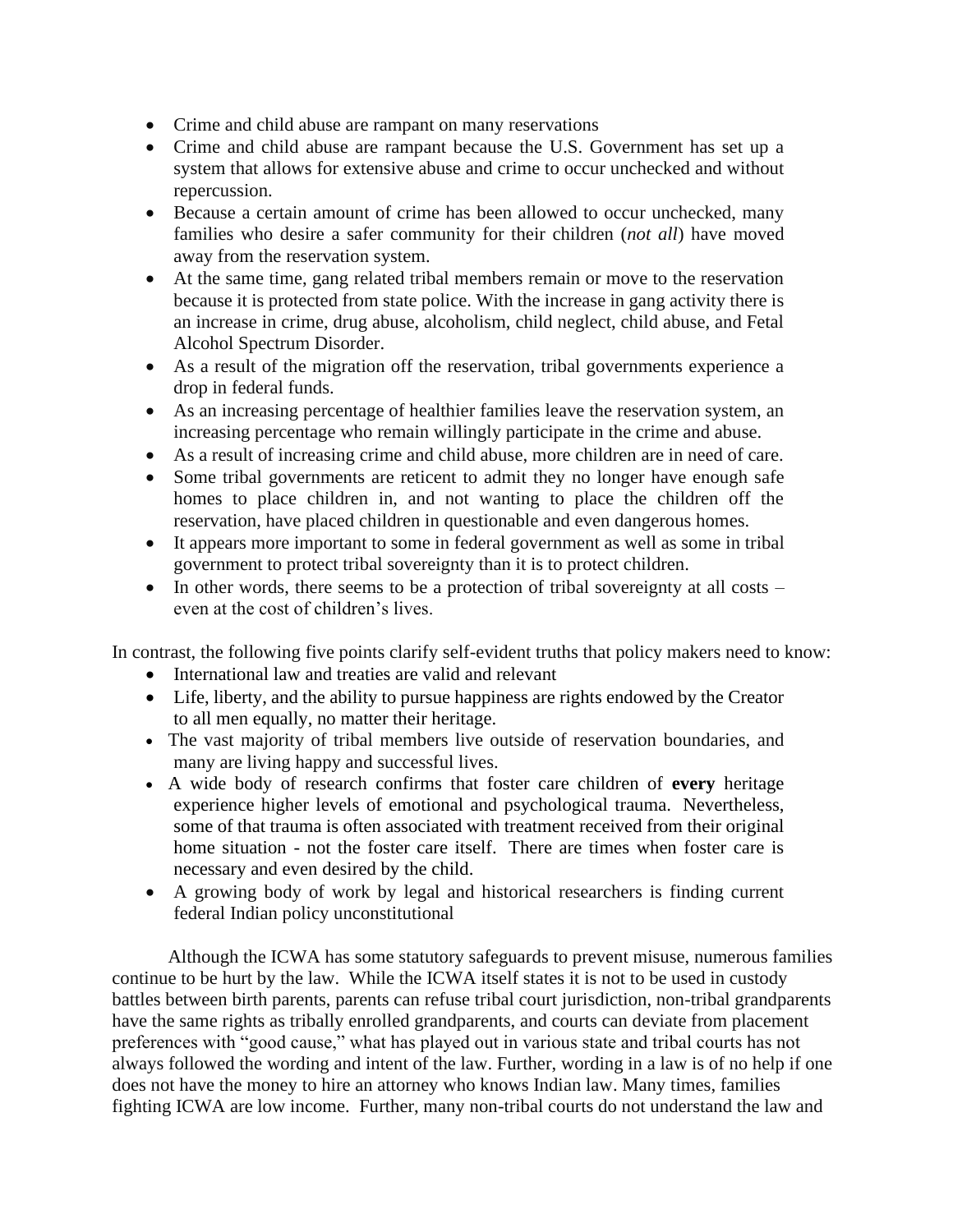defer to the tribal court. The ICWA has given some tribal leaders, social services, and tribal courts a sense of entitlement when it comes to children of heritage.

The era of the Indian Child Welfare Act will become one of the numerous shames in American history. While many have been led to believe the ICWA is a righteous law, the reality is that powerless citizens have again been placed under subjugation.

# **If the ICWA were to remain law, it would require several amendments:**

- Children of tribal heritage need protection equal to that of any other child in the United States. State health and welfare requirements for foster and adoptive children should apply equally to all. Importantly, those assigned to child protection, whether federal, state, county or tribal, need to be held accountable if a child is knowingly left in unsafe conditions. (*Title 42 USC 1983).*
- Fit parents, no matter their heritage, should have the right to choose healthy guardians or adoptive parents for their children without concern for heritage or the overriding wishes of tribal or federal government. US Supreme Court decisions upholding family autonomy under 5th and 14th Amendment due process and equal protection include *Meyer vs. Nebraska*, *Pierce v. Society of Sisters*, and *Brown v. Board of Education*.
- The 'Existing Indian Family Doctrine' should be available to families and children who choose not to live within the reservation system. *Alexandria* had held that "recognition of the existing Indian family doctrine [was] necessary to avoid serious constitutional flaws in the ICWA". Thus, if the existing Indian family doctrine has already been ignored in current ICWA cases, then serious constitutional flaws may have already occurred.
- United States citizens, no matter their heritage, are guaranteed civil rights which include fair hearings. When summoned to a tribal court, parents, and legal guardians, whether enrolled or not, should be fully informed of their rights, including *25 USC Chapter 21§1911(b)*, which states "Transfer of proceedings [to tribal jurisdiction]" will occur only "…in the absence of good cause to the contrary, [or] objection by either parent…." The rights of non-member parents must be upheld. According to 25 *USC Chapter 21§1903*(1)(iv), ICWA placement preferences "shall not include a placement based … upon an award, in a divorce proceeding, of custody to one of the parents." ICWA placement preferences also include all grandparents - no matter the heritage. Finally, nonmembers must be able to serve county and state summons to tribal members within reservation boundaries and must have access to appeal.
- A "qualified expert witness" must be someone who is able to advocate for the well-being of the child, first and foremost, not a tribe. An expert witness needs to be a professional person with substantial education and experience in the area of the professional person's specialty and significant knowledge of and experience with the child, his family - and the culture, family structure, and child-rearing practices the child has been raised in. There is nothing a tribal social worker inherently knows about a child based on nothing more than the child's ethnic heritage. This includes children of 100% heritage who have been raised apart from the tribal community. A qualified expert witness needs to be someone who has not only met the child, but has worked with the child, is familiar with and understands the environment the child has thus far been raised in and has professional experience with some aspect of the child's emotional, physical, or academic health. This is far more important than understanding the customs of a particular tribe.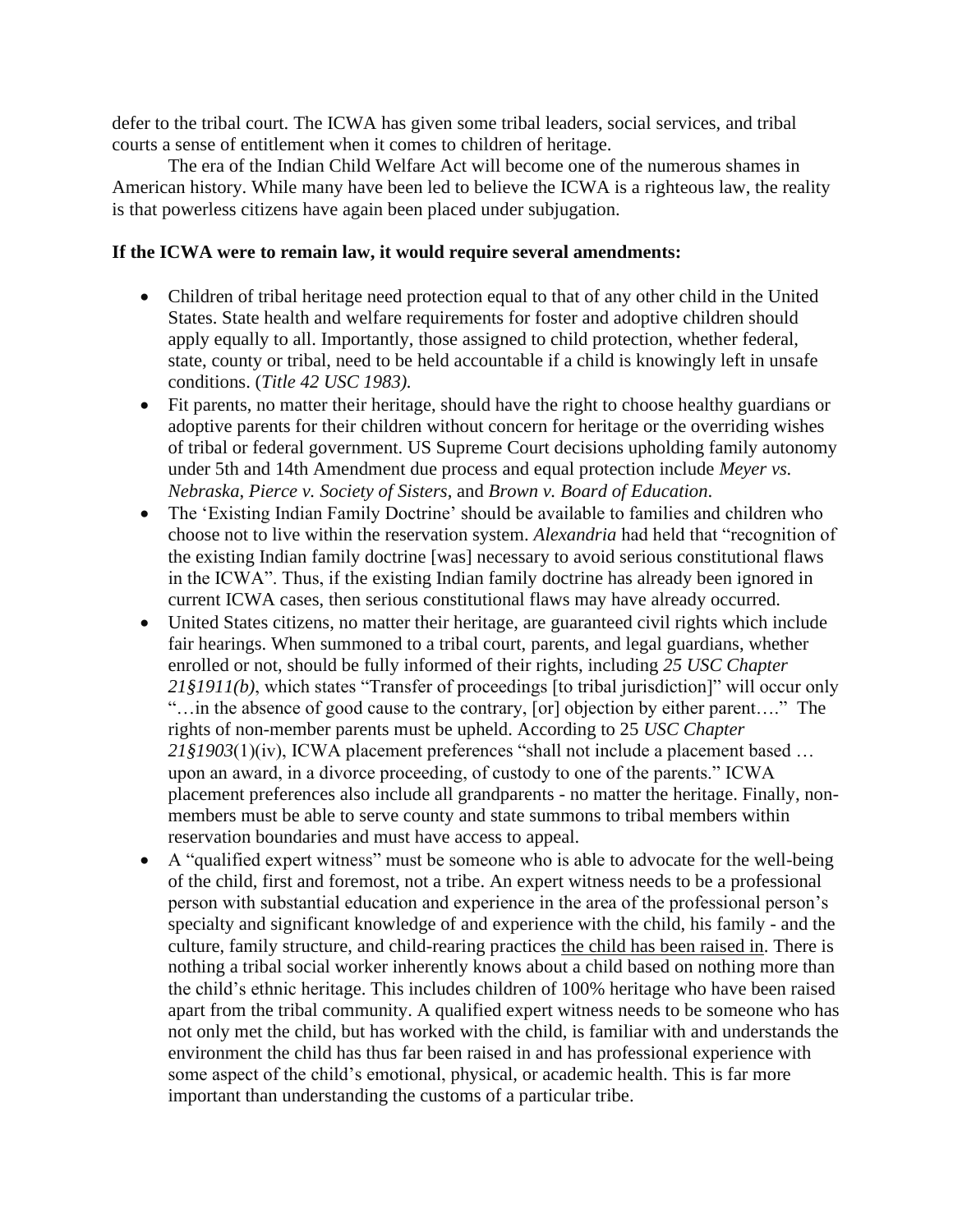• Finally, if tribal membership is truly a political rather than racial designation, than the definition of an "Indian" child is one who is "enrolled" in the tribe, not merely "eligible."

**Allowing tribal governments the right to determine their own membership at the expense of the rights of any other heritage or culture as well as at the expense of individual rights is indeed political.** However, relatives being told these children are suddenly now members of an entity with which the family has had no political, social, or cultural relationship betrays the reality that at least in the case of their child, "race" is determining membership.

Keeping children, no matter their blood quantum, in what a State would normally determine to be an unfit home – solely on the basis of tribal government claims that European values do not apply to and are not needed by children of tribal heritage – is racist in nature and a denial of the child's personal right to life, liberty and the pursuit of happiness.

Tribal members are not just U.S. citizens; they are human beings. They are not chattel owned by tribal governments or servants indentured to the success of tribal governments, nor are they lab rats for Congress, pawns to be used at the negotiating table, or zoo exhibits for patronizing tourists looking for entertainment.

Even if a child had significant relationship with tribal culture, forced application of ICWA conflicts with the Constitution. There is nothing within the U.S. Constitution nor any treaty that gives Congress the authority to mandate individuals stay connected to a tribe, support a particular political viewpoint, or raise their children in a prescribed culture or religion.

For this reason, the ICWA cannot remain law. Natelson has shown that the ICWA goes far beyond the limited scope of the Indian Commerce Clause. While some tribal members appreciate that proper application of the Constitution means that Congress has no plenary power over tribal affairs, it also means that Congress has no power to enact laws such as the ICWA.

In light of constitutional issues inherent to the foundational enactment of the Indian Child Welfare Act, the ICWA must be repealed. The Commerce Clause does not give Congress plenary authority over tribes or children of heritage, and tribal governments do not have the authority to force membership onto individuals, no matter their age.

Allowing individuals to employ their full constitutional rights would preserve to citizens their God-given right to individuality, liberty, and property, which is what the United States government is tasked to do. In the words of Dr. William Allen, Emeritus Professor, Political Science, MSU and former Chair of the U.S. Commission on Civil Rights:

*"... We are talking about our brothers and our sisters. We're talking about what happens to people who share with us an extremely important identity. And that identity is the identity of free citizens in a Republic...*"  $(2010)^{10}$ 

<sup>&</sup>lt;sup>10</sup> Dr. William B. Allen's keynote speech at the Christian Alliance for Indian Child Welfare's ICWA Teach-In, titled '*Indian Children: Citizens, not Cultural Artifacts*,' on October 28, 2011, in the chambers of the Senate Committee on Indian Affairs.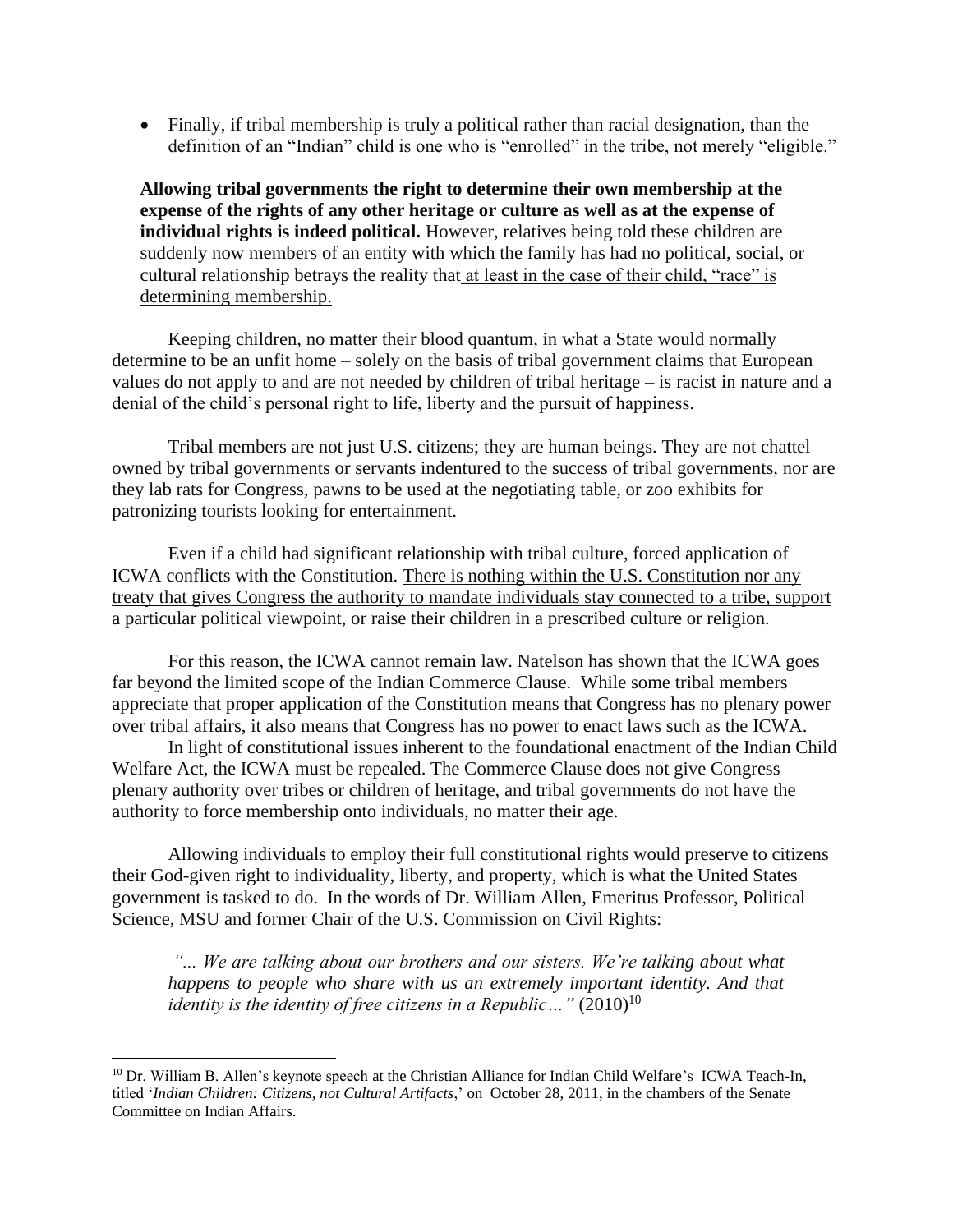#### **\*BIO**

Elizabeth Morris is the administrator of the '*Christian Alliance for Indian Child Welfare*' - a national non-profit she and her husband, a member of the Minnesota Chippewa tribe, founded in 2004. She is also a Congressional Commissioner on the *Alyce Spotted Bear and Walter Soboleff Commission on Native Children.* Ms. Morris has been writing, lobbying, and advocating on issues related to federal Indian policy since 1995 and is currently working on her PhD in Public Policy: Social Policy at Liberty University.

Ms. Morris graduated with a Bachelor of Science, Interdisciplinary Studies: Government and Policy, Communication, and Health Science magna cum laude in August 2016 and earned her Master of Arts in Public Policy with Distinction in July 2019, both at Liberty University. Her Master Thesis is titled: "*The Philosophical Underpinnings and Negative Consequences of the Indian Child Welfare Act*.'

Ms. Morris also earned a Bachelor of Arts in Christian Ministries; Associate of Science (Registered Nurse), a Diploma of Bible & Missions, and is the author of the book, '*Dying in Indian Country*.'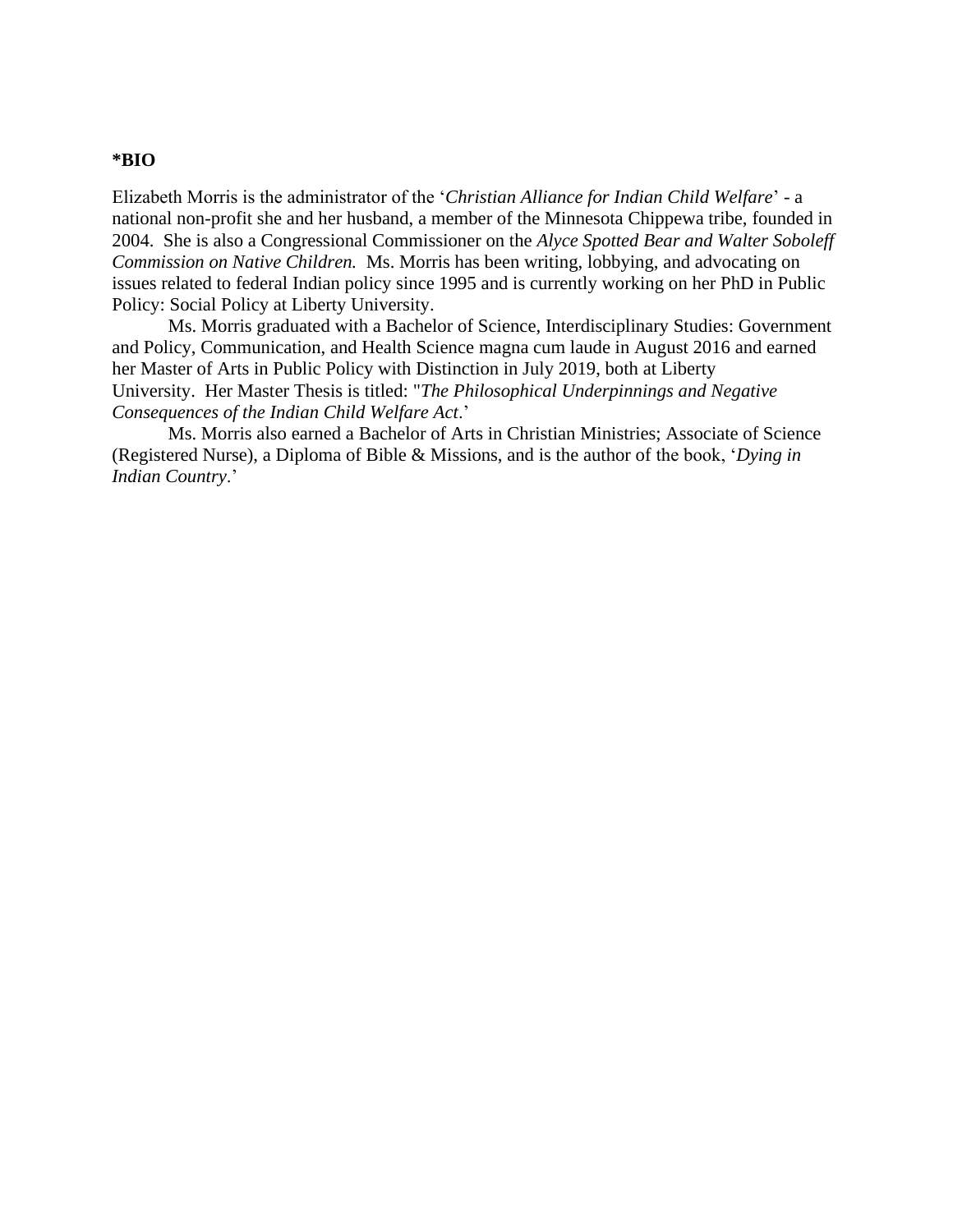### **REFERENCES**

- Ablavsky, Gregory. "Beyond the Indian Commerce Clause." *Yale Law Journal* 124 (2015): 1012, 1017.
- *Adoptive Couple v. Baby Girl.* No. 12–399 (U.S. Supreme Court, June 25, 2013).
- Allen, William B. "ICWA Teach-in, Keynote." Washington DC: CAICW, 10 2010.
- *Brief of Amicus Curiae Christian Alliance for Indian Child Welfare in Support of Plaintiffs-Appellees and Affirmation (Brackeen v. Zinke, 2018).* 4:17-CV-00868 (U.S. Court of Appeals for 5th Circuit, February 2019).
- Cleaveland, Bonnie PhD ABPP. *Split Feather: An Untested Construct.* Scientific Analysis, Charleston: Icwa.co, 2015.
- Cohen, Felix S. *Handbook of Federal Indian Law.* 1942. Albuquerque, NM: University of New Mexico Press, [1942] 1971.
- DHS. *ICWA from the Inside Out: 'Split Feather Syndrome'.* Article, Dept of Human Services, State of Minnesota, St. Paul: DHS, 2005.
- Fiddler, Mark. "Adoptive Couple V. Baby Girl, State ICWA Laws, and Constitutional Avoidance." *Minnesota State Bar Association Family Law Forum* (Minnesota State Bar) 22, no. 2 (Spring 2014): 10.
- Fletcher, Matthew L.M. "The Iron Cold of the Marshall Trilogy." *N.D. Law Rev* (Michigan State University College of Law) 82 (2006): 627.
- LexisNexis. *Cohen's Handbook of Federal Indian Law.* LexisNexis, 2005.
- Locust, Carol. *Split Feather Study.* Pilot Study, Native American Research and Training Center, University of Arizona College of Medicine, Tucson: Pathways, 1998.
- Morris, Elizabeth. "The Philosophical Underpinnings and Negative Consequences of the Indian Child Welfare Act." *Scholars Crossing*, 8 2019: 337. [https://digitalcommons.liberty.edu/masters/591/](https://outlook.office.com/owa/redir.aspx?REF=Zf4RUoaS59UOTWKdsz-JGWdMDiLwY_14WS_ncmVpS0aXQlXDuiHXCAFodHRwczovL2RpZ2l0YWxjb21tb25zLmxpYmVydHkuZWR1L21hc3RlcnMvNTkxLw..)
- Natelson, Rob. "Constitutional Law Professor." *Email Correspondence.* 1 22, 2019.
- Natelson, Robert G. "The Legal Meaning of "Commerce" in the Commerce Clause." *St. John's Law Review* 80 (2006): 789, 805–06.
- Natelson, Robert. "The Original Understanding of the Indian Commerce Clause." *Denver University Law Review* 85 (2007): 201.